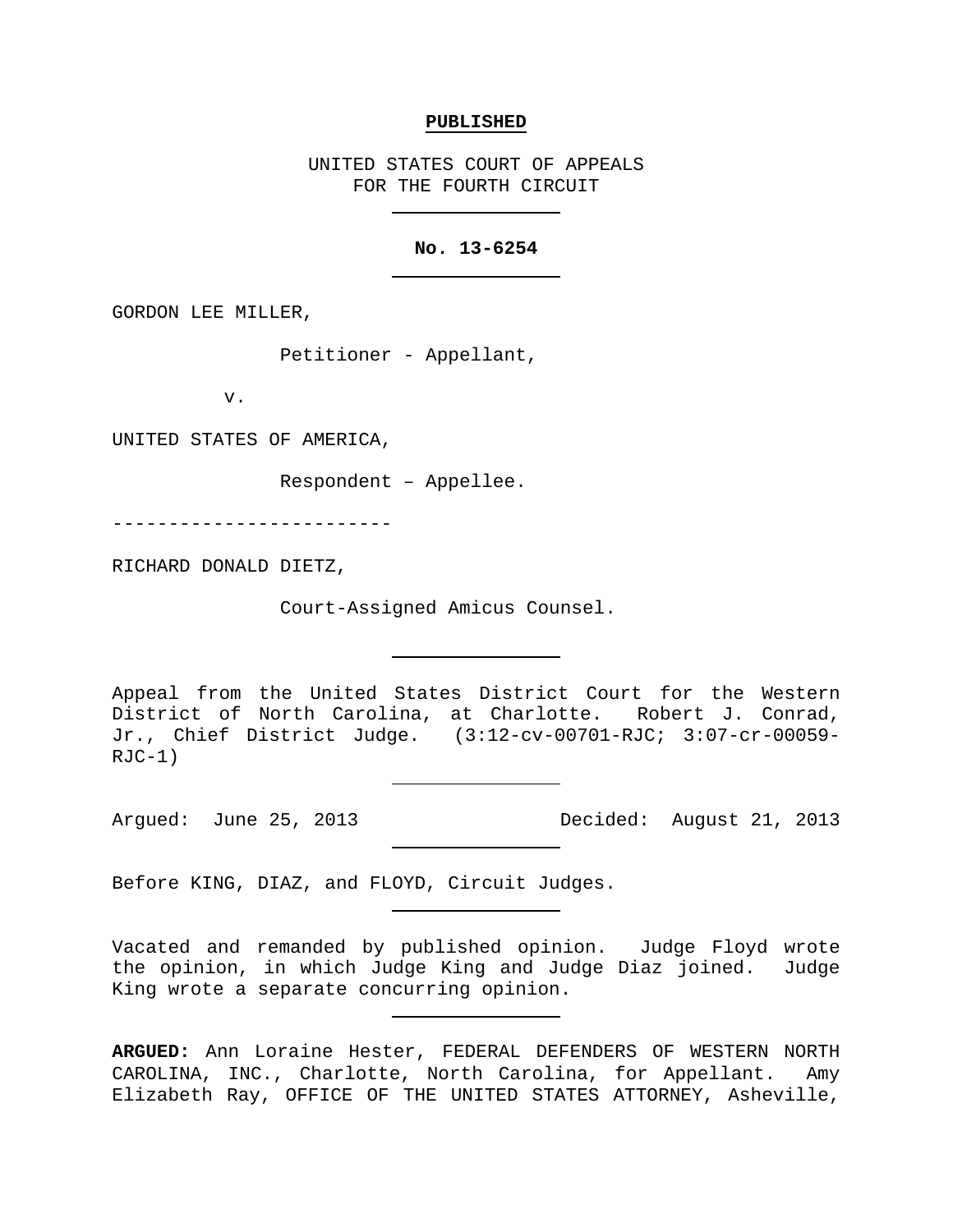North Carolina, for Appellee. Richard Donald Dietz, KILPATRICK TOWNSEND & STOCKTON, LLP, Winston-Salem, North Carolina, for Court-Assigned Amicus Counsel. **ON BRIEF:** Henderson Hill, Executive Director, FEDERAL DEFENDERS OF WESTERN NORTH CAROLINA,<br>INC., Charlotte, North Carolina, for Appellant. Anne M. INC., Charlotte, North Carolina, for Appellant. Tompkins, United States Attorney, Charlotte, North Carolina, for Appellee.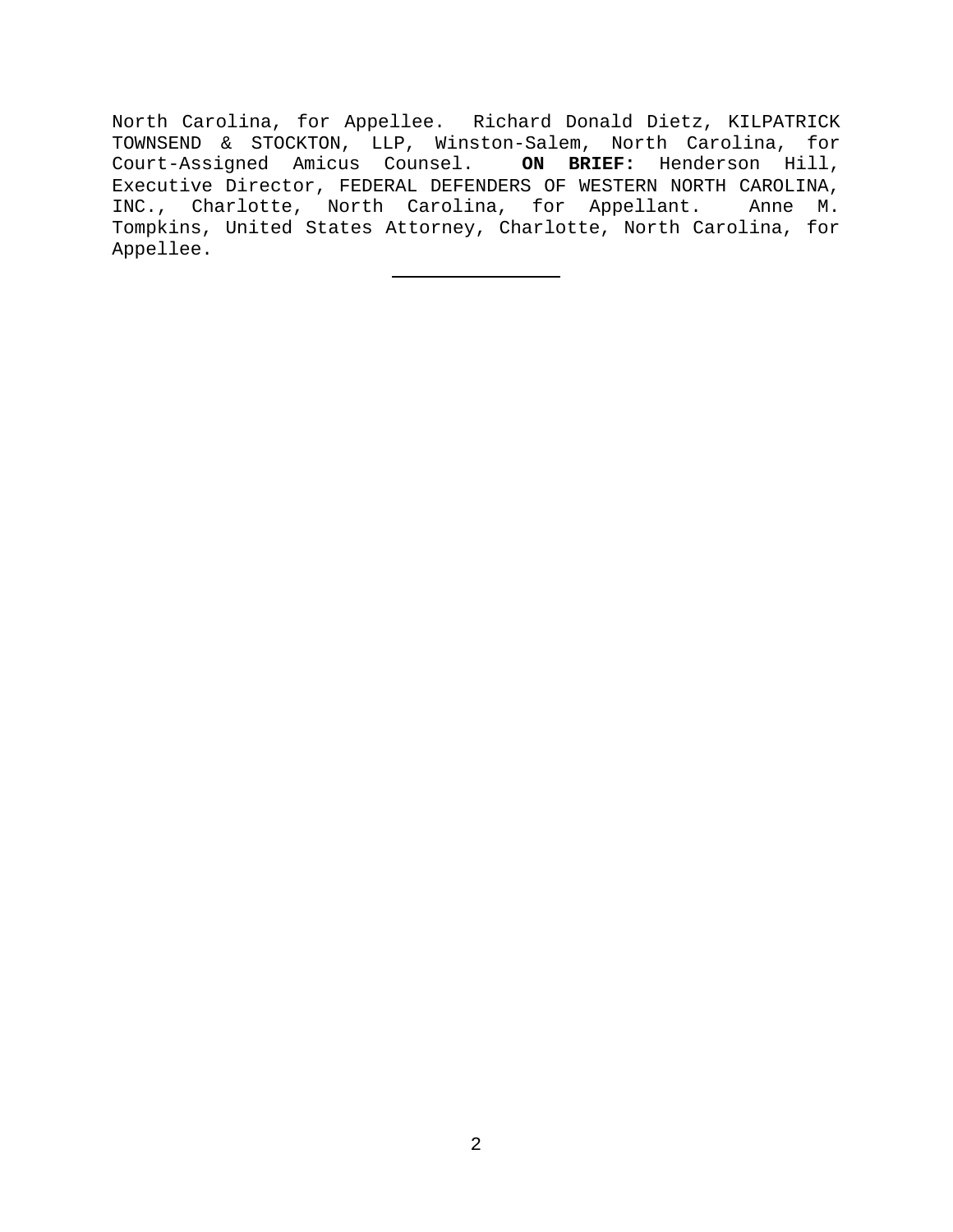FLOYD, Circuit Judge:

Petitioner Gordon Lee Miller appeals the dismissal of his 28 U.S.C. § 2255 motion to vacate his conviction for violating 18 U.S.C. § 922(g)(1)—possession of a firearm by a convicted felon. Miller was convicted for a single count of possession of a firearm by a convicted felon. Four years later, Miller filed a motion to vacate his conviction pursuant to 28 U.S.C. § 2255, arguing that under this Court's decision in United States v. Simmons, 649 F.3d 237 (4th Cir. 2011) (en banc), he was innocent of the firearm offense. We agree and for the reasons that follow vacate his conviction and remand with instructions to grant Miller's § 2255 petition.

# I.

This appeal arises from Miller's 2008 conviction for a single count of possession of a firearm by a convicted felon, violating 18 U.S.C. § 922(g)(1). On March 27, 2007, the Grand Jury for the Western District of North Carolina charged Miller with possessing a firearm after having been previously convicted of one or more crimes punishable by imprisonment for a term exceeding one year. At the time of Miller's trial, he had previously been convicted in North Carolina for felony possession of cocaine, for which he was sentenced to six to eight months in prison. He was then convicted in North Carolina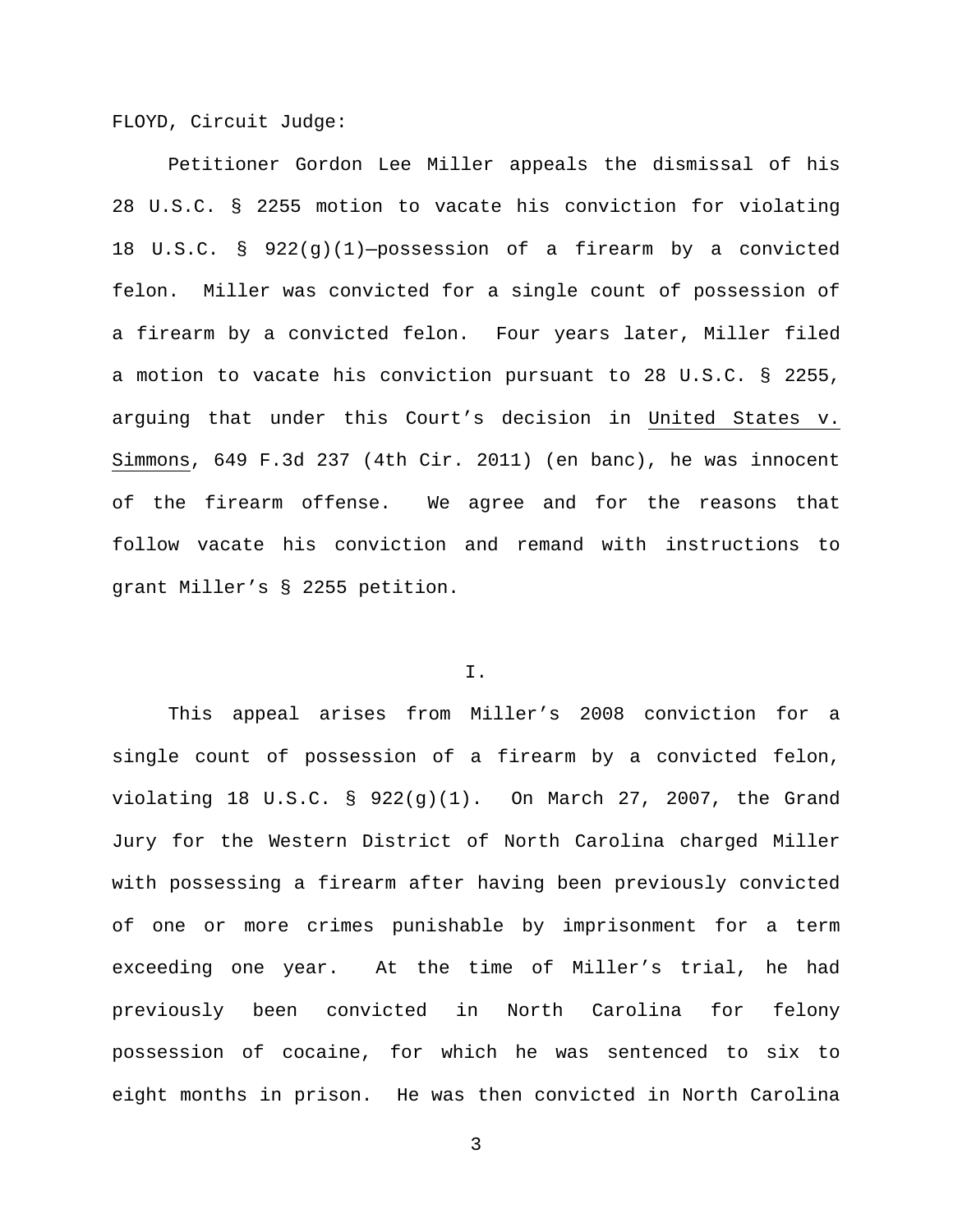for threatening a court officer, for which he was also sentenced to six to eight months in prison. Pursuant to North Carolina's Structured Sentencing Act, the maximum sentence that Miller could have received for either offense—based on his prior record level—was eight months. N.C. Gen. Stat  $\S$  15A-1340.17(c), (d). At the time of trial, under then valid precedent, Miller's convictions were considered to be "punishable by imprisonment for a term exceeding one year." 18 U.S.C. § 922(g)(1). After the jury found Miller guilty, the district court sentenced him to seventy-two months' imprisonment followed by three years of supervised release. Miller chose not to appeal this ruling.

However, four years later, in 2012, Miller filed a 28 U.S.C. § 2255 motion to vacate his conviction. Miller contends that in light of this Court's decision in Simmons he is innocent of the §  $922(q)(1)$  firearm offense because he did not have any qualifying predicate convictions. Alternatively, Miller sought relief under 28 U.S.C. § 2241 by way of a writ of error coram nobis or by a writ of audita querela. The government agreed with Miller's position and, after waiving the statute of  $limitations, <sup>1</sup>$  $limitations, <sup>1</sup>$  $limitations, <sup>1</sup>$  which would normally bar Miller's motion as

l

<span id="page-3-0"></span> $1$  28 U.S.C. § 2255 includes a one-year statute of limitations for filing a motion to vacate. This period runs from the latest of:

<sup>(1)</sup> the date on which the judgment of conviction becomes final;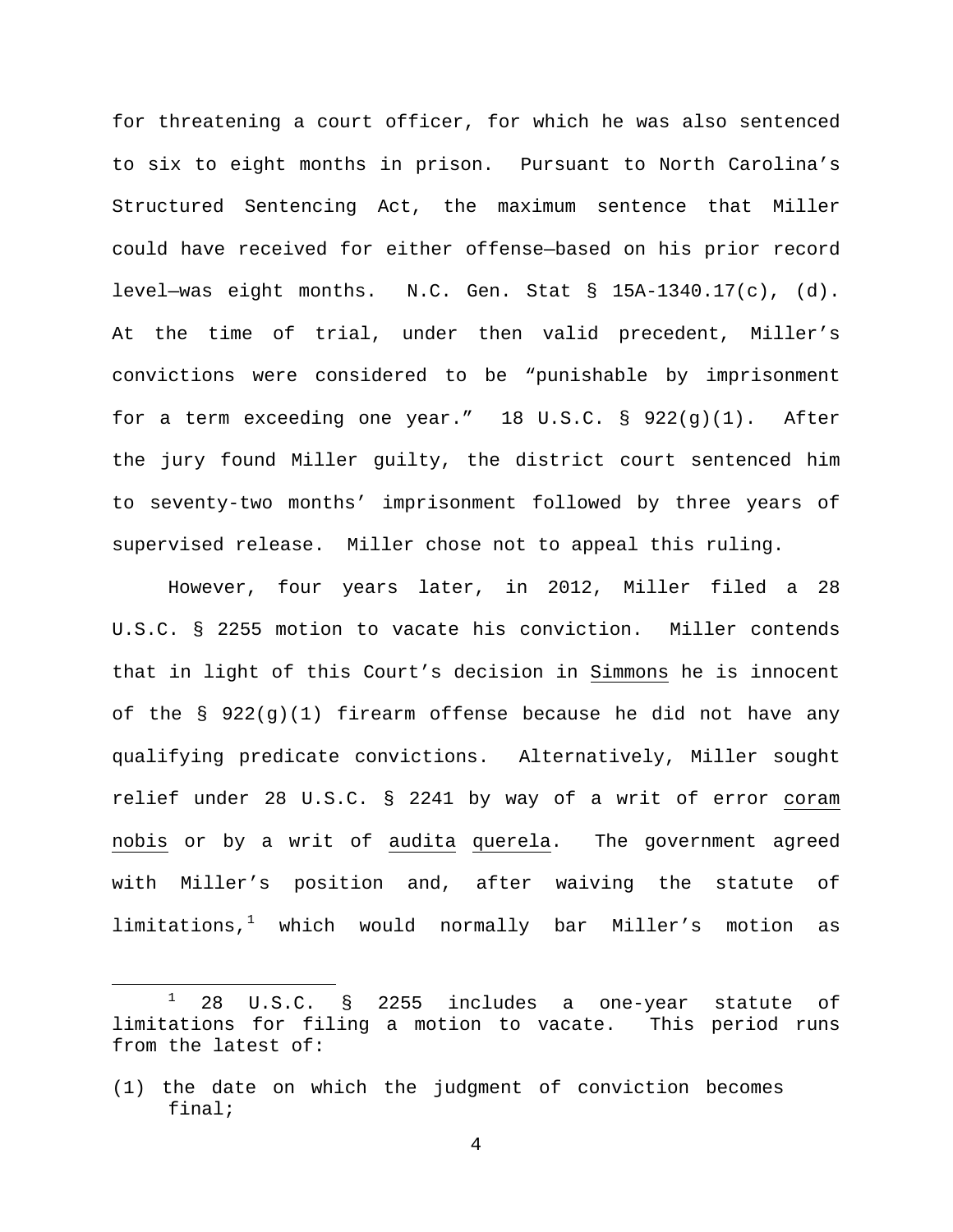untimely, asked the district court to vacate Miller's conviction.

To understand Miller's claim that he is actually innocent of the firearms offense, we begin by explaining the line of precedent on which he relies. First, in 2010, the Supreme Court decided Carachuri-Rosendo v. Holder, 130 S. Ct. 2577 (2010), which held that whether a conviction is, for purposes of the Immigration and Nationality Act, an "aggravated felony" must be determined by looking at the defendant's actual conviction and not the offense for which he could have possibly been convicted based on his conduct. To qualify as an aggravated felony the crime must be one for which "the 'maximum term of imprisonment authorized' is 'more than one year.'" Id. at 2581 (quoting 18 U.S.C. § 3559(a)).

- (2) the date on which the impediment to making a motion created by governmental action in violation of the Constitution or laws of the United States is removed, if the movant was prevented from making a motion by such governmental action;
- (3) the date on which the right asserted was initially recognized by the Supreme Court, if that right has been newly recognized by the Supreme Court and made<br>retroactively applicable to cases on collateral retroactively applicable to cases on review; or
- (4) the date on which the facts supporting the claim or claims presented could have been discovered through the exercise of due diligence.

28 U.S.C. § 2255(f)(1)-(4).

 $\overline{\phantom{a}}$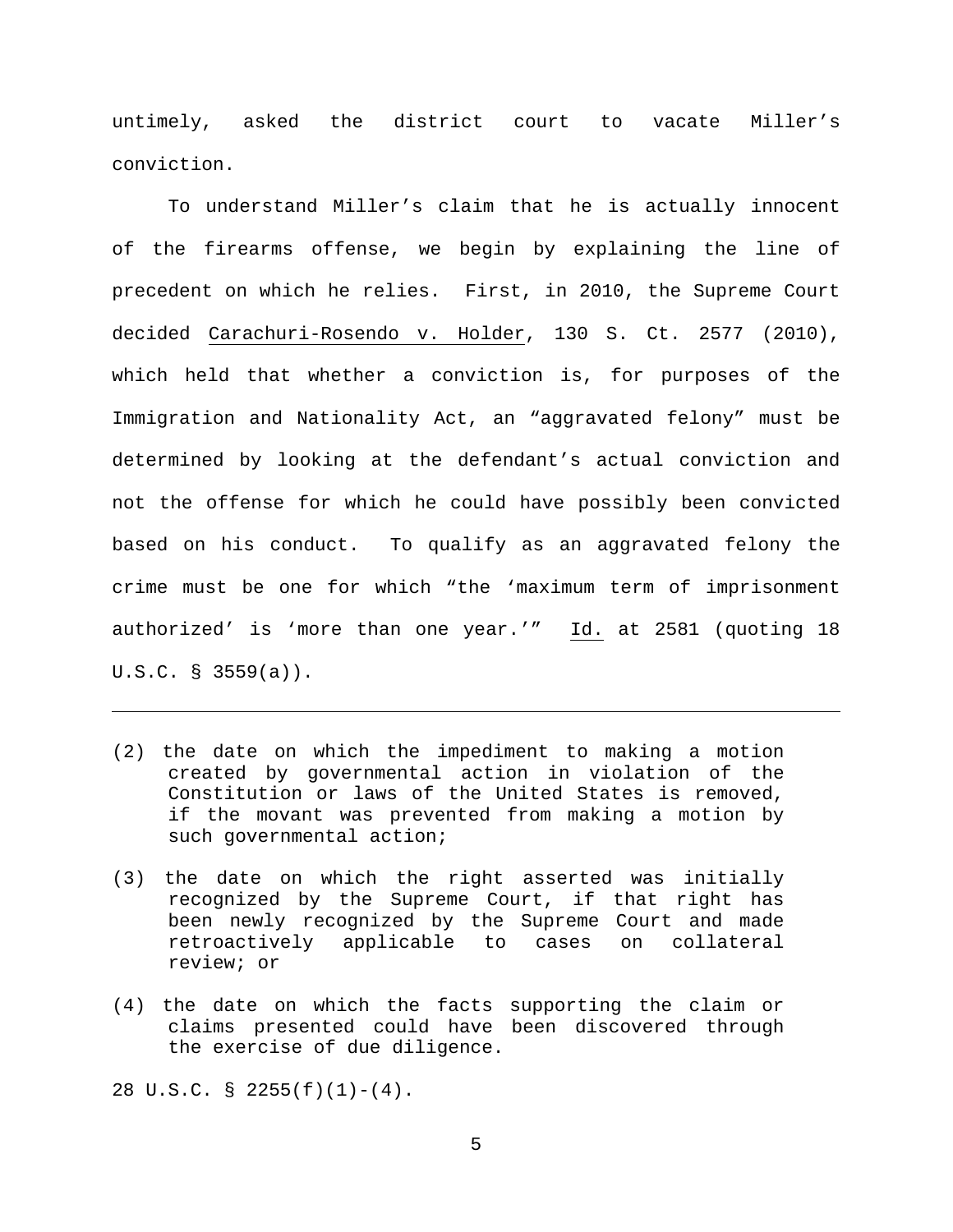After Carachuri, the Supreme Court asked us to reconsider our initial panel decision in Simmons, in which we held that Simmons's prior state conviction for which he faced no possibility of imprisonment was an offense punishable by imprisonment for more than one year that allowed a sentence enhancement. 649 F.3d at 240-41. Previously, "'to determine whether a conviction is for a crime punishable by a prison term exceeding one year' under North Carolina law, 'we consider[ed] the maximum aggravated sentence that could be imposed for that crime upon a defendant with the worst possible criminal history.'" Id. at 241 (quoting United States v. Harp, 406 F.3d 242, 246 (4th Cir. 2005)). Upon rehearing the case en banc, this Court changed course, overruling long-standing precedent, and vacated Simmons's sentence in light of Carachuri. The Court held that a prior conviction under North Carolina law is punishable by more than one year of imprisonment only if the defendant's conviction, based on his individual offense characteristics and criminal history, allowed for such a sentence. Id. at 244. Therefore, we no longer look "to the maximum sentence that North Carolina courts could have imposed for a hypothetical defendant who was guilty of an aggravated offense or had a prior criminal record." United States v. Powell, 691 F.3d 554, 556 (2012).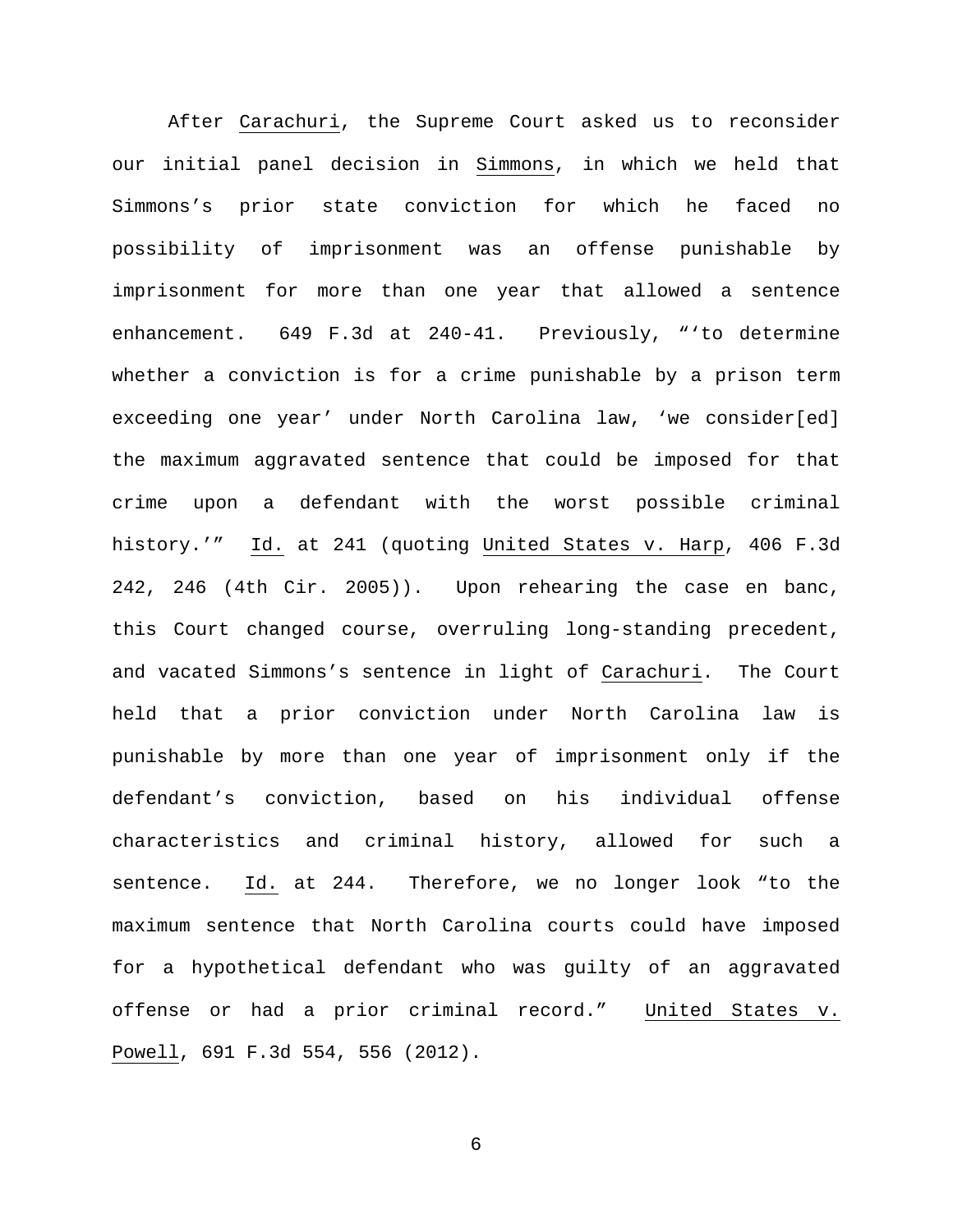After Simmons, this Court then decided Powell. In Powell, the defendant brought a 28 U.S.C. § 2255 motion seeking to vacate his conviction in light of the Supreme Court's decision in Carachuri. 691 F.3d at 555. Powell urged this Court to apply Carachuri in the same way that we had previously applied it in Simmons to vacate his sentence under North Carolina law. Id. at 556-57. This Court declined to do so and found that Carachuri announced a procedural rule that was not retroactive on collateral review. Id. at 560-61. This Court reasoned that Carachuri was a procedural rule because it "at most altered the procedural requirements that must be followed in applying recidivist enhancements and did not alter the range of conduct or the class of persons subject to criminal punishment." Id. at 559-60.

On February 15, 2013, the district court denied Miller's motion to vacate. It acknowledged the government's waiver of its statute-of-limitations defense but held that Miller's claim failed because, under Powell, Simmons is not retroactively applicable on collateral review. Thus, Miller was not entitled to relief. The district court also denied Miller's alternative claims for relief. The district court granted a certificate of appealability (COA), and Miller then timely appealed to this Court. Because Miller and the government contend that the district court's ruling was erroneous and his conviction should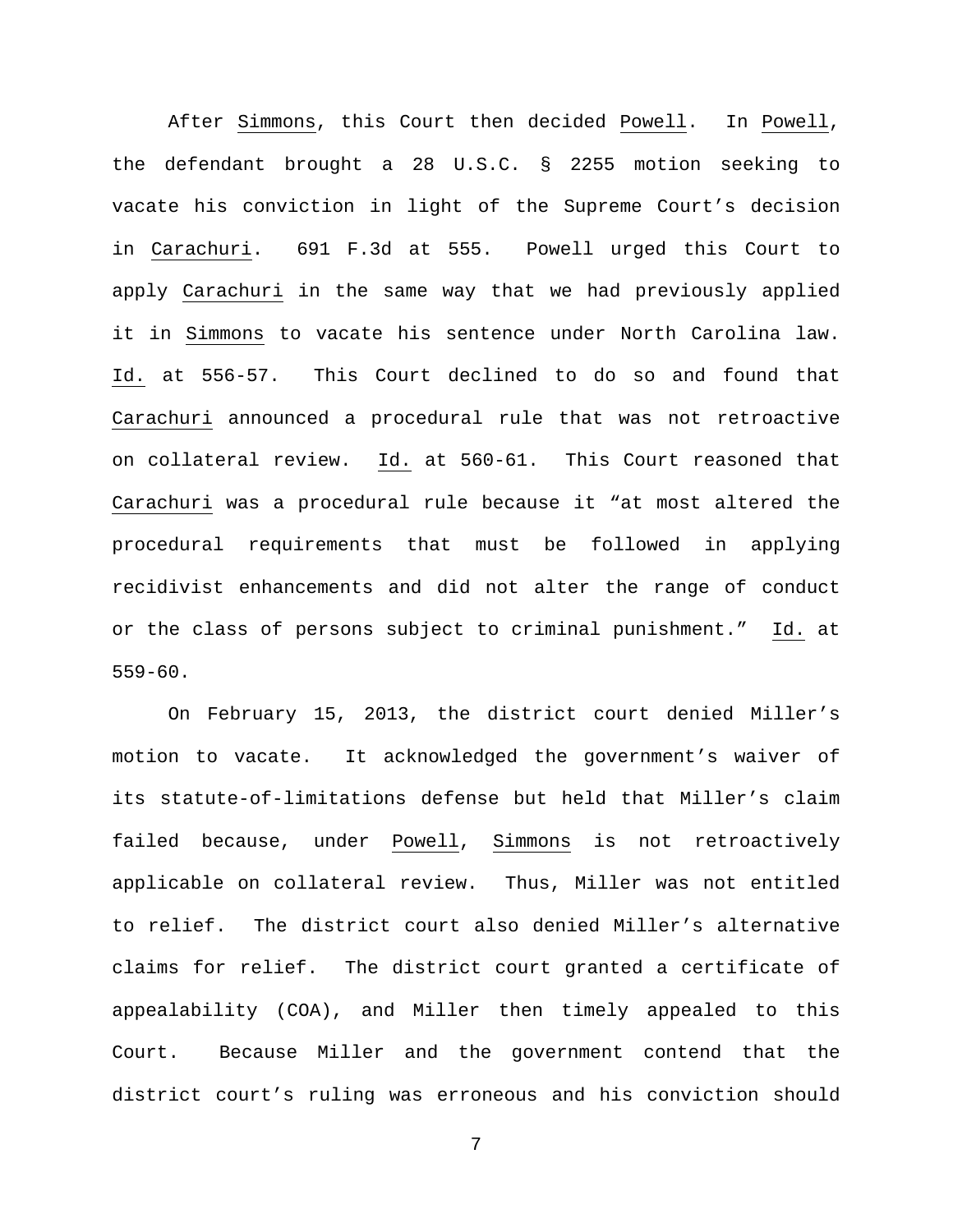be vacated, we appointed Amicus Curiae to defend the reasoning of the district court. We have jurisdiction pursuant to 28 U.S.C. § [2](#page-7-0)253(c)(1).<sup>2</sup>

## II.

Miller argues that pursuant to our decision in Simmons his conviction under 18 U.S.C. § 922(g)(1) must be vacated. Under § 922(g)(1), it is unlawful for a person to possess a firearm if he "has been convicted in any court of[] a crime punishable by imprisonment for a term exceeding one year." "What constitutes a conviction [of a crime punishable by imprisonment for a term exceeding one year] shall be determined in accordance with the law of the jurisdiction in which the proceedings were held." 18 U.S.C. § 921(a)(20). In Simmons, this Court held that a defendant's prior conviction for which he could not have received more than a year in prison under North Carolina's

l

<span id="page-7-0"></span> $2$  Amicus argues that this Court does not have jurisdiction because the district court improperly issued the COA pursuant to 28 U.S.C. § 2253(c). We disagree. "[A] conviction for engaging in conduct that the law does not make criminal is a denial of due process" for which a COA is appropriate. Buggs v. United States, 153 F.3d 439, 444 (7th Cir. 1998). This is consistent with our grants of COAs in cases similar to this. See, e.g., United States v. Thomas, 627 F.3d 534, 535 (4th Cir. 2010) (noting that we "granted a certificate of appealability to consider the issue of whether Watson [holding that a person does not use a firearm under 18 U.S.C. § 924(c)(1)(A) when he receives it in trade for drugs] announced a new rule of law that applies retroactively to cases on collateral review"). Thus, we decline to review the COA and proceed on the merits.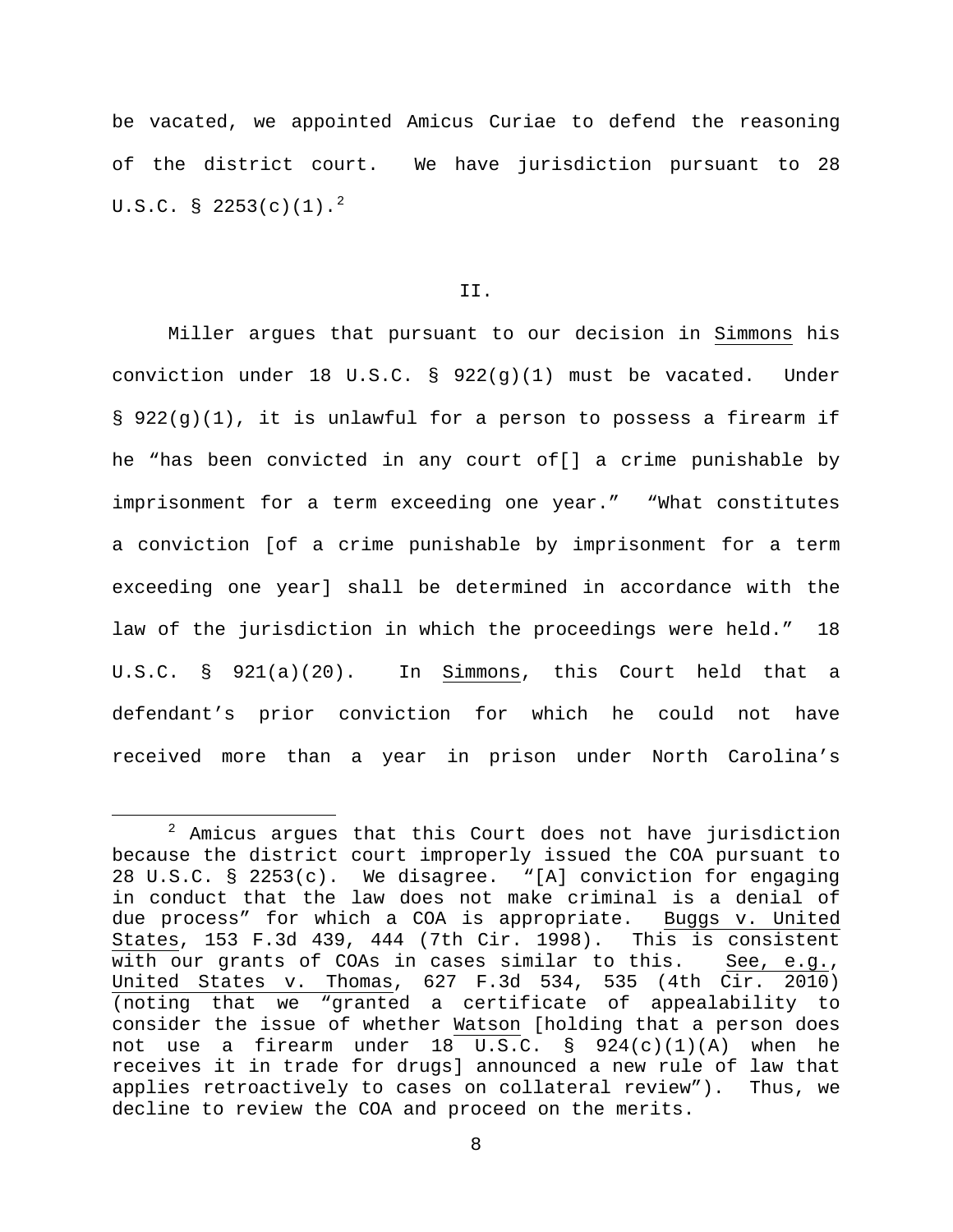mandatory Structured Sentencing Act, N.C. Gen. Stat. § 15A-1340.17, was not "punishable" by more than one year in prison and is not a felony offense for purposes of federal law. 649 F.3d at 243. Prior to Simmons, the individual defendant's actual criminal record at the time he was convicted for a prior North Carolina offense did not matter; if a hypothetical defendant charged with the same crime could have received more than one year in prison under North Carolina law, the crime was a felony in federal court. See United States v. Harp, 406 F.3d 242 (4th Cir. 2005). After Simmons, an individual is not prohibited from possessing a firearm unless he could have received a sentence of more than one year for at least one of his prior convictions. The parties and Amicus agree that Simmons announced a new rule affecting  $\S$  922(g)(1). However, Amicus argues that the rule is not retroactively applicable.

A petitioner who collaterally attacks his conviction must establish that the change applies retroactively. Bousley v. United States, 523 U.S. 614, 620 (1998). Miller argues that Simmons should be applied retroactively because the rule limiting retroactivity announced in Teague v. Lane, 489 U.S. 288 (1989), does not apply here. Under Teague, "[u]nless they fall within an exception to the general rule, new constitutional rules of criminal procedure will not be applicable to those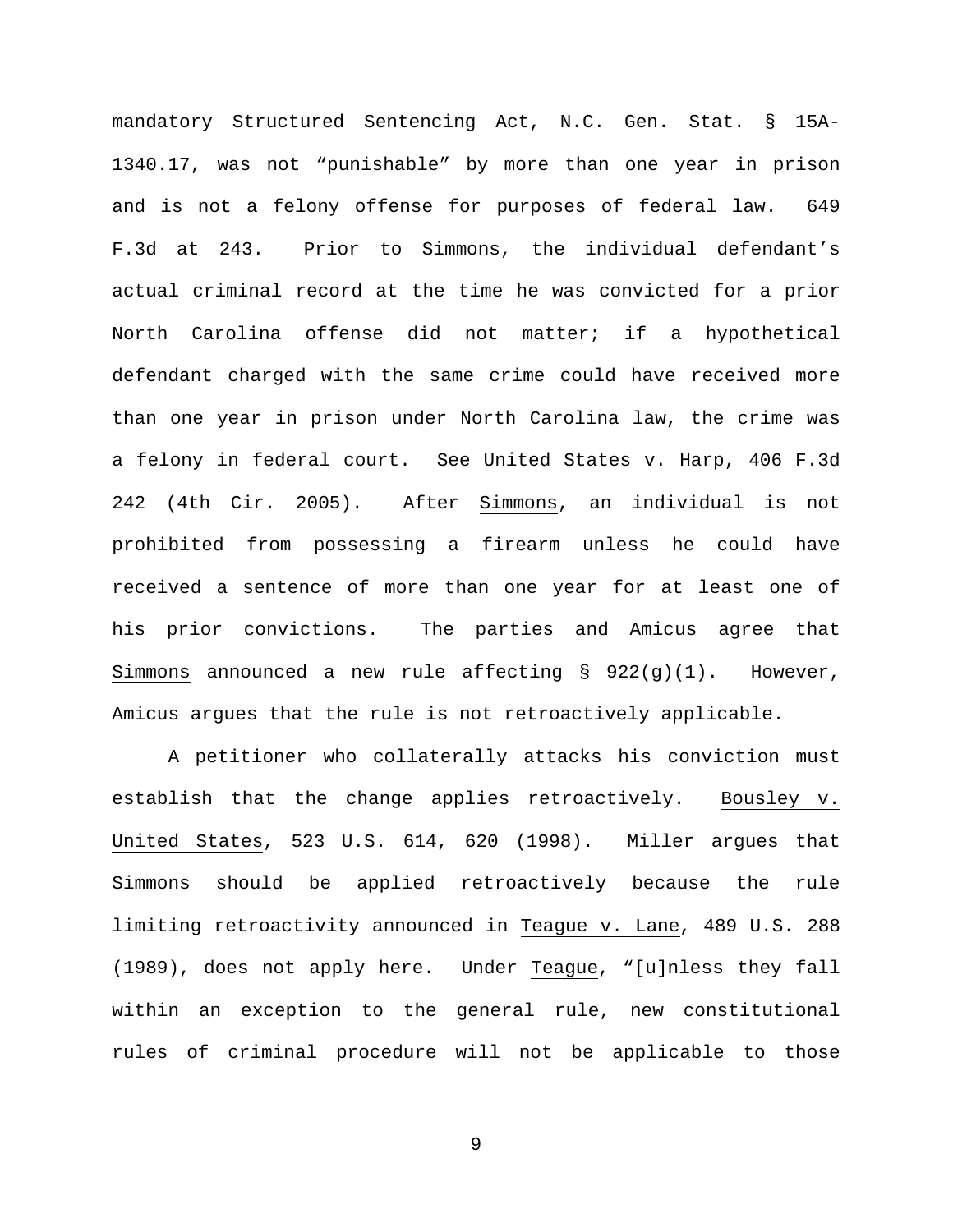cases which have become final before the new rules are announced." Id. at 310.

Miller makes two arguments as to why Teague does not apply. First, he contends that Teague applies only to new constitutional rules and Simmons involved statutory interpretation. We have already rejected this argument. In United States v. Martinez, 139 F.3d 412, 417 (4th Cir. 1998), we squarely held that Teague is applicable to cases of statutory interpretation. This holding has not been placed in doubt because the Supreme Court has reaffirmed in Schriro v. Summerlin, 542 U.S. at 348 (2004), that the retroactivity analysis applies to "[n]ew substantive rules. . . . This includes decisions that narrow the scope of a criminal statute by interpreting its terms, as well as constitutional determinations that place particular conduct or persons covered by the statute beyond the State's power to punish." Id. at 351- 52 (citation omitted).

Next, Miller argues that a Teague exception applies because Simmons announced a new substantive rather than procedural rule. Substantive rules apply retroactively because there is "a significant risk that a defendant stands convicted of 'an act that the law does not make criminal' or faces a punishment that the law cannot impose upon him." Schriro, 542 U.S. 352 (quoting Bousley, 523 U.S. at 620). A new rule is substantive "if it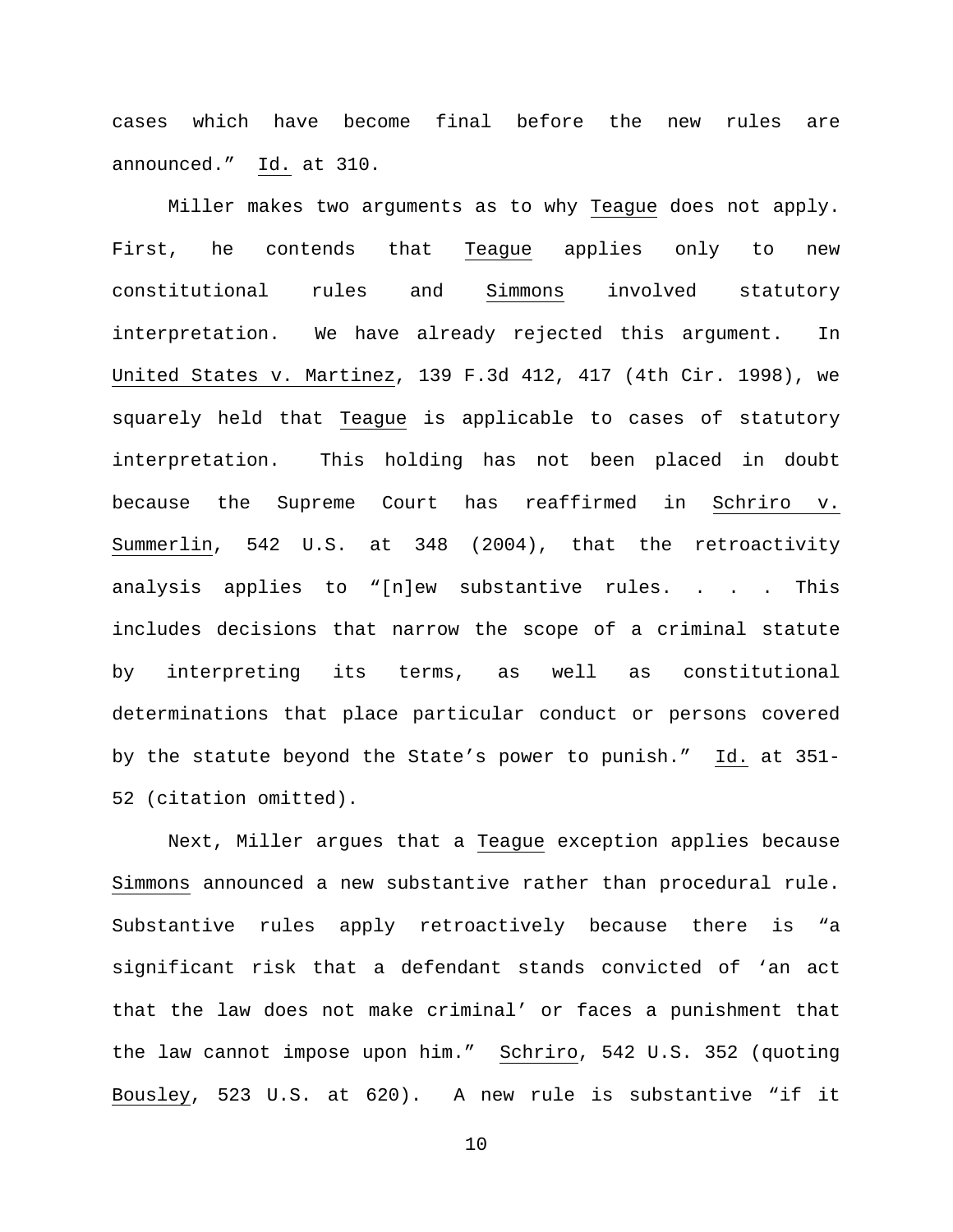alters the range of conduct or the class of persons that the law punishes." Id. at 353. By contrast, new procedural rules generally do not apply retroactively, because "[t]hey do not produce a class of persons convicted of conduct the law does not make criminal, but merely raise the possibility that someone convicted with use of the invalidated procedure might have been acquitted otherwise." Id. at 352.

The Simmons decision changed the way this Court determines whether prior convictions for certain lower-level North Carolina felonies are punishable by more than one year in prison. This Court applied Carachuri to create a new substantive rule. Simmons requires the court to look at how much prison time the defendant was exposed to given his own criminal history at the time he was sentenced and any aggravating factors that were actually alleged against him. For defendants convicted of possessing a firearm by a convicted felon under 18 U.S.C. § 922(g)(1), where the predicate conviction(s) supporting their § 922(g)(1) convictions were North Carolina felony offenses for which they could not have received sentences of more than one year in prison, Simmons also makes clear that those felony convictions do not qualify as predicate felonies for purposes of federal law, and those defendants are actually innocent of the § 922(g)(1) offense of which they were convicted. The fact that this Court relied on Carachuri in reaching its decision in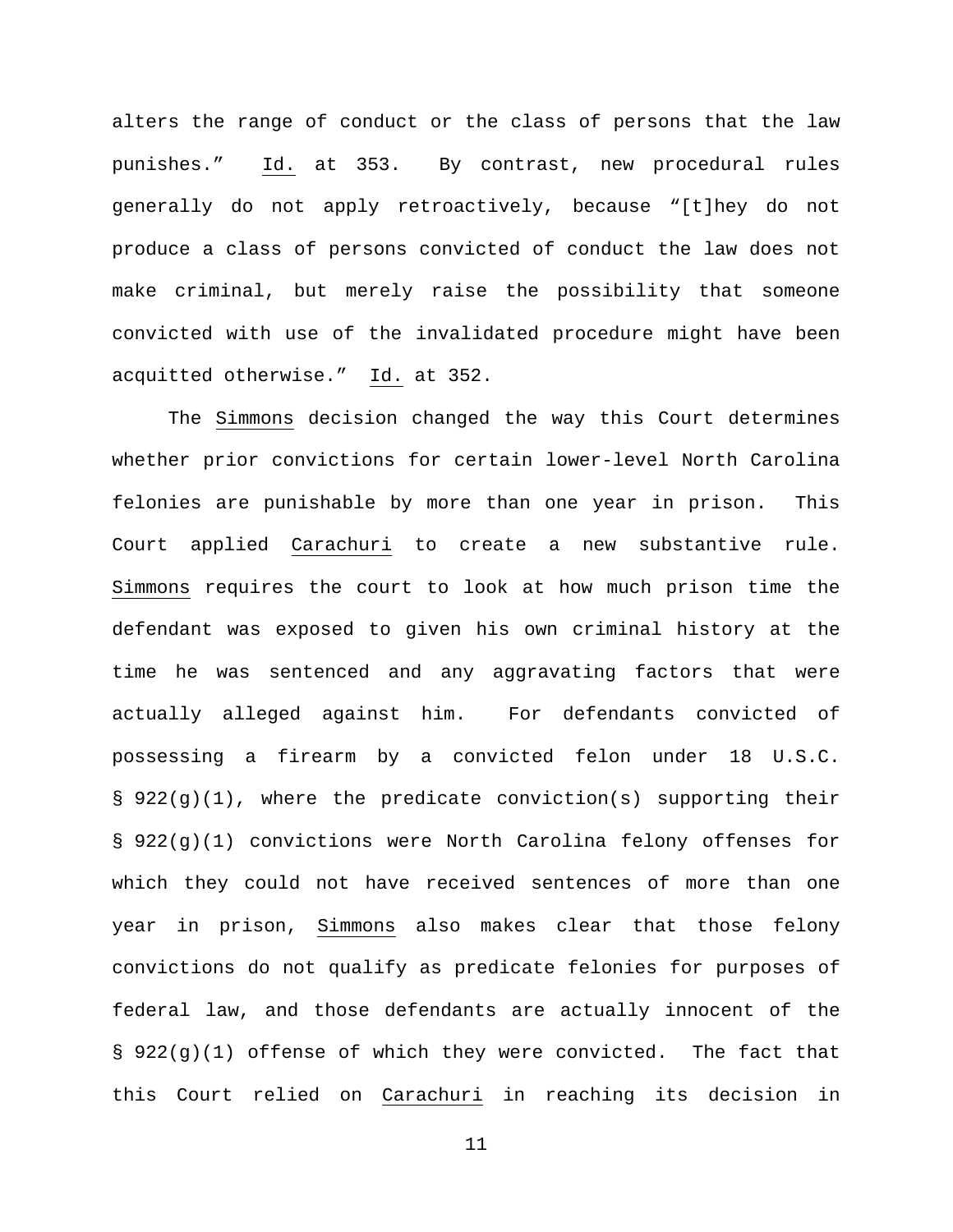Simmons does not mean that Carachuri itself announced a new rule of substantive criminal law, only that this Court applied Carachuri in such a way as to announce such a rule. We implicitly recognized that some extension of logic was necessary, stating that Carachuri "directly undermine[d]" the Court's rationale in Harp, rather than recognizing that Carachuri directly overruled Harp. Simmons, 649 F.3d at 246. Simmons, then, narrowed the scope of § 922(g)(1) by establishing that it does not reach defendants whose prior convictions could not have resulted in a sentence of more than one year in prison. Thus, Simmons altered "the class of persons that the law punishes," Schriro, 542 U.S. at 353, and announced a substantive rule that is retroactively applicable.

Comparing the Simmons decision to other decisions that have announced a substantive rule makes clear that Simmons functioned as an announcement of a new substantive rule. In Bailey v. United States, 516 U.S. 137 (1995), for example, the Supreme Court rejected the previous construction of the use of a firearm, as defined in 18 U.S.C.  $\S$  924(c)(1)-that had been applied in many circuit courts of appeals, including this Court and held that "using" a firearm within the meaning of § 924(c)(1) required the "active employment of a firearm," not its mere possession. Simmons, 649 F.3d at 143-44. Because the decision narrowed the scope of "use" to mean "active employment"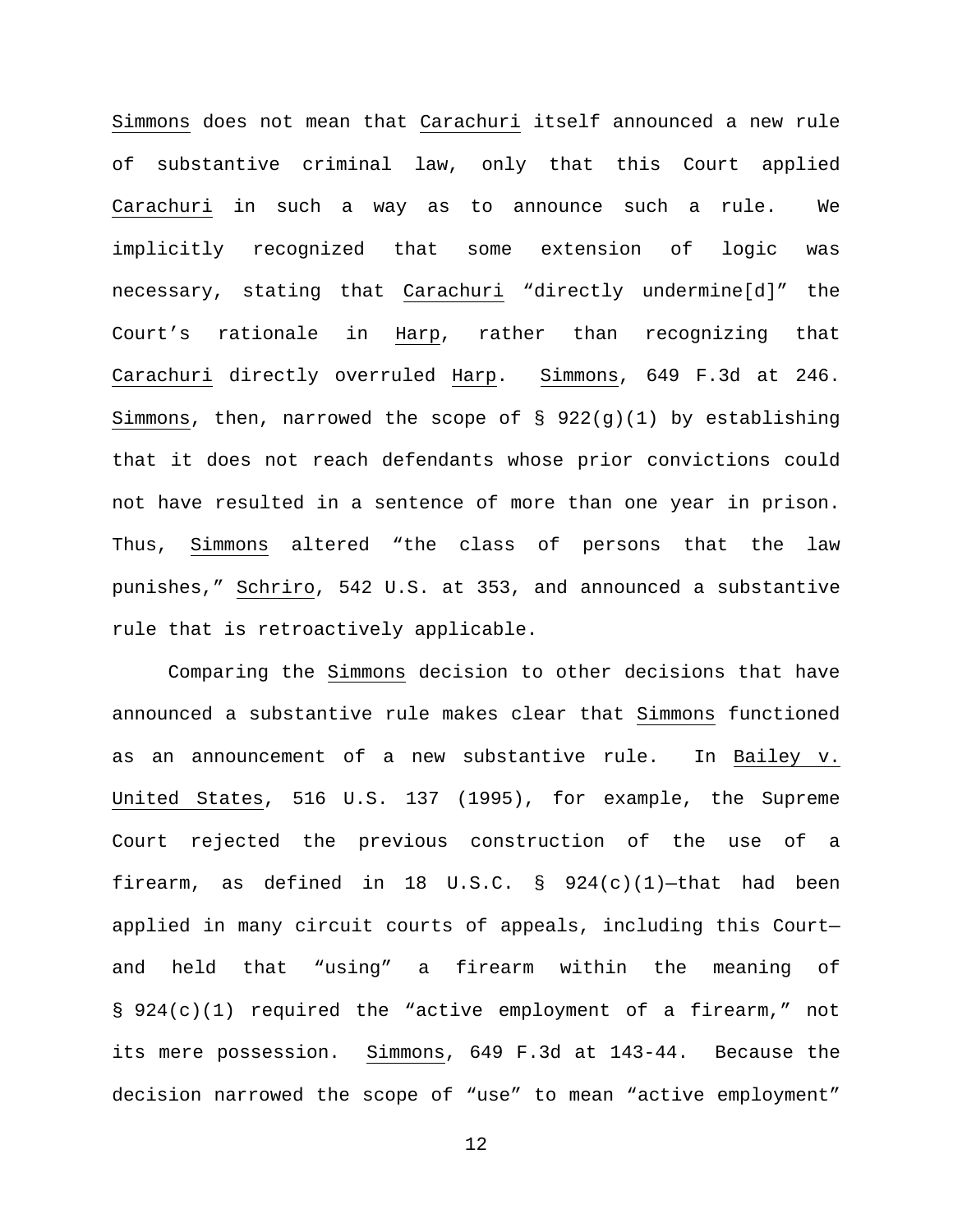and not "mere possession," the Supreme Court recognized in Bousley that Bailey announced a new substantive rule that was retroactively applicable to cases on collateral review. Bousley, 523 U.S. at 620-21. Further, in Watson v. United States, 552 U.S. 74, 83 (2007), the Court narrowed the scope of 18 U.S.C. § 924(c)(1), holding that a person does not "use" a firearm in violation of that statute when he receives it in trade for drugs. In each of these cases, then, the Supreme Court considered the substantive scope of a criminal statute and announced a new rule that, in some way, narrowed the scope of that statute as it had previously been construed.

Contrary to Amicus's assertion, our decision in Powell does not control the outcome here. In Powell, this Court determined that Carachuri announced a procedural rule that was not retroactively applicable on collateral review. 691 F.3d at 559- 60. Powell filed a motion under 28 U.S.C. § 2255 seeking to vacate his sentence in light of Carachuri. Id. at 555. To determine whether the Court had the power to hear the merits of Powell's claim it first had to determine whether Powell could get around the statute-of-limitations problem. Section  $2255(f)(3)$  provides for a one-year limitation that "shall run from the latest of . . . the date on which the right asserted was initially recognized by the Supreme Court, if that right has been . . . made retroactively applicable to cases on collateral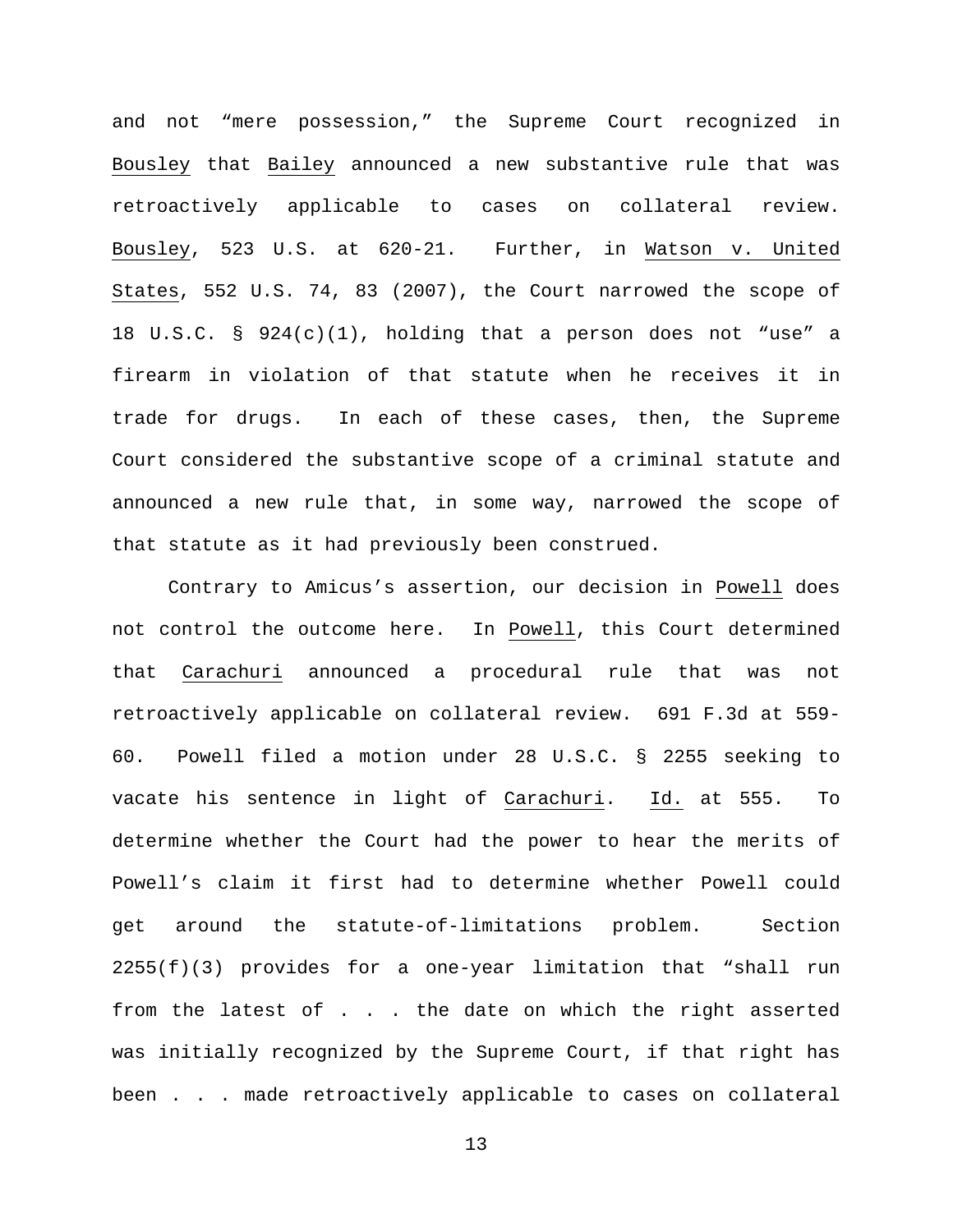review." Simply put, the Court had to determine whether Carachuri was retroactive to decide if the motion filed by Powell was timely. In doing so, the Court went on to reason that Carachuri did not alter the "range of conduct" nor the "class of persons" that could be punished. Instead, Carachuri simply recognized that the recidivist nature of a prior conviction had to be apparent on the face of the record in order to trigger enhanced punishment. Id. at 559. Therefore, Carachuri, in this context, looks only at whether a certain procedure was followed in obtaining a prior conviction; it does not narrow the scope of a criminal statute such that it places a class of persons beyond the State's power to punish or exposes a defendant to punishment that the law cannot impose upon him. However, Powell does not necessarily mean that Simmons did not announce a substantive rule. Although the Court took note of the Simmons case, the Court did not consider—and was not asked to consider—whether Simmons announced a new substantive rule. Id. at 557. The retroactivity of Simmons was irrelevant to Powell because Powell's § 2255 petition could be sustained only by a retroactive Supreme Court decision.

In fact, Simmons did announce a substantive rule when it applied Carachuri's principles and then narrowed the class of offenders and range of conduct that can be subject to punishment. This additional application and analysis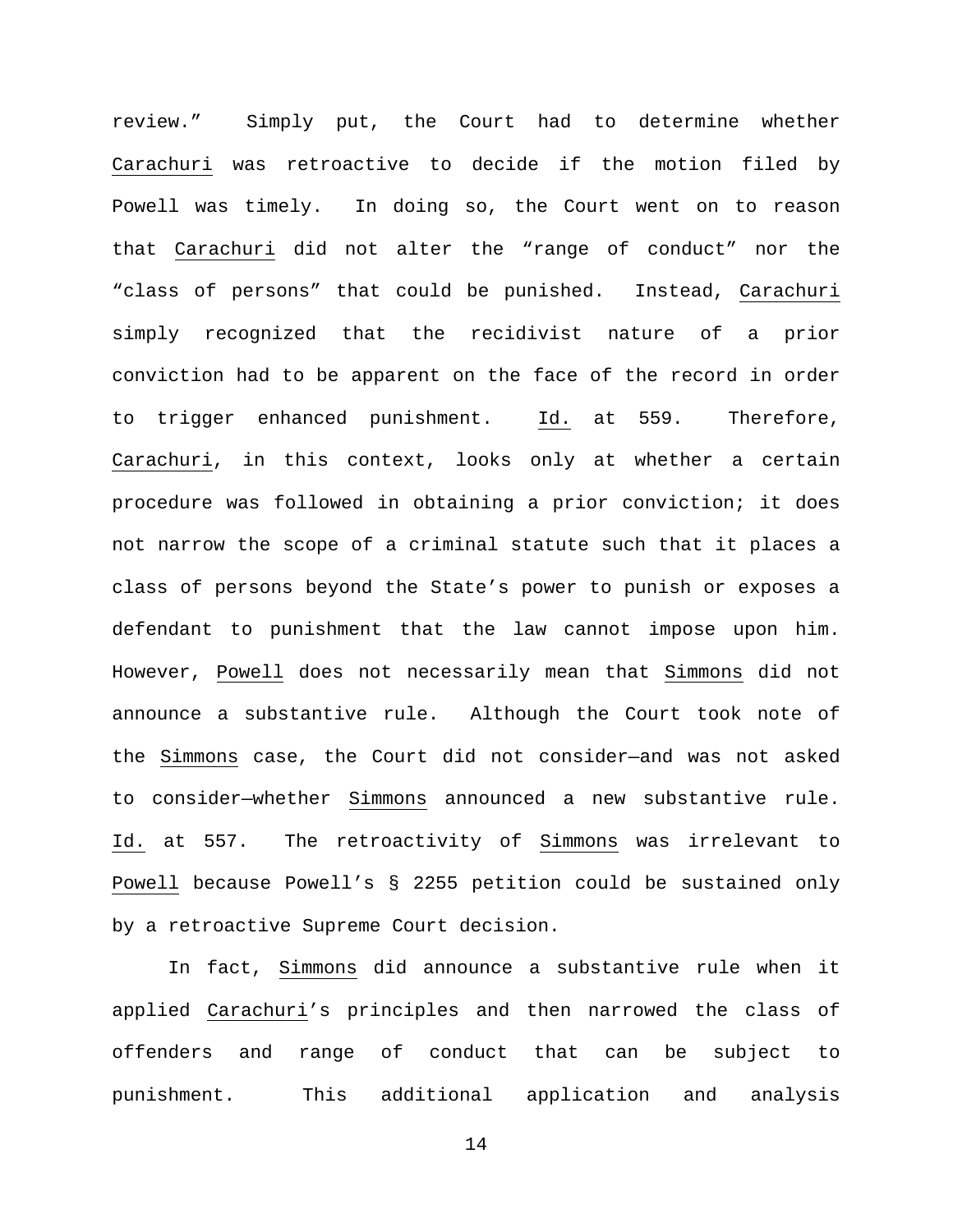distinguishes Simmons from Carachuri. In sum, even though Powell determined that Carachuri is a procedural rule that is not retroactive, this does not mean that Simmons, in applying Carachuri, did not announce a substantive rule that is retroactive.

### III.

In conclusion, because Simmons announced a new substantive rule that is retroactive on collateral review, we vacate Miller's conviction and remand with instructions to the district court to grant his petition.

### VACATED AND REMANDED